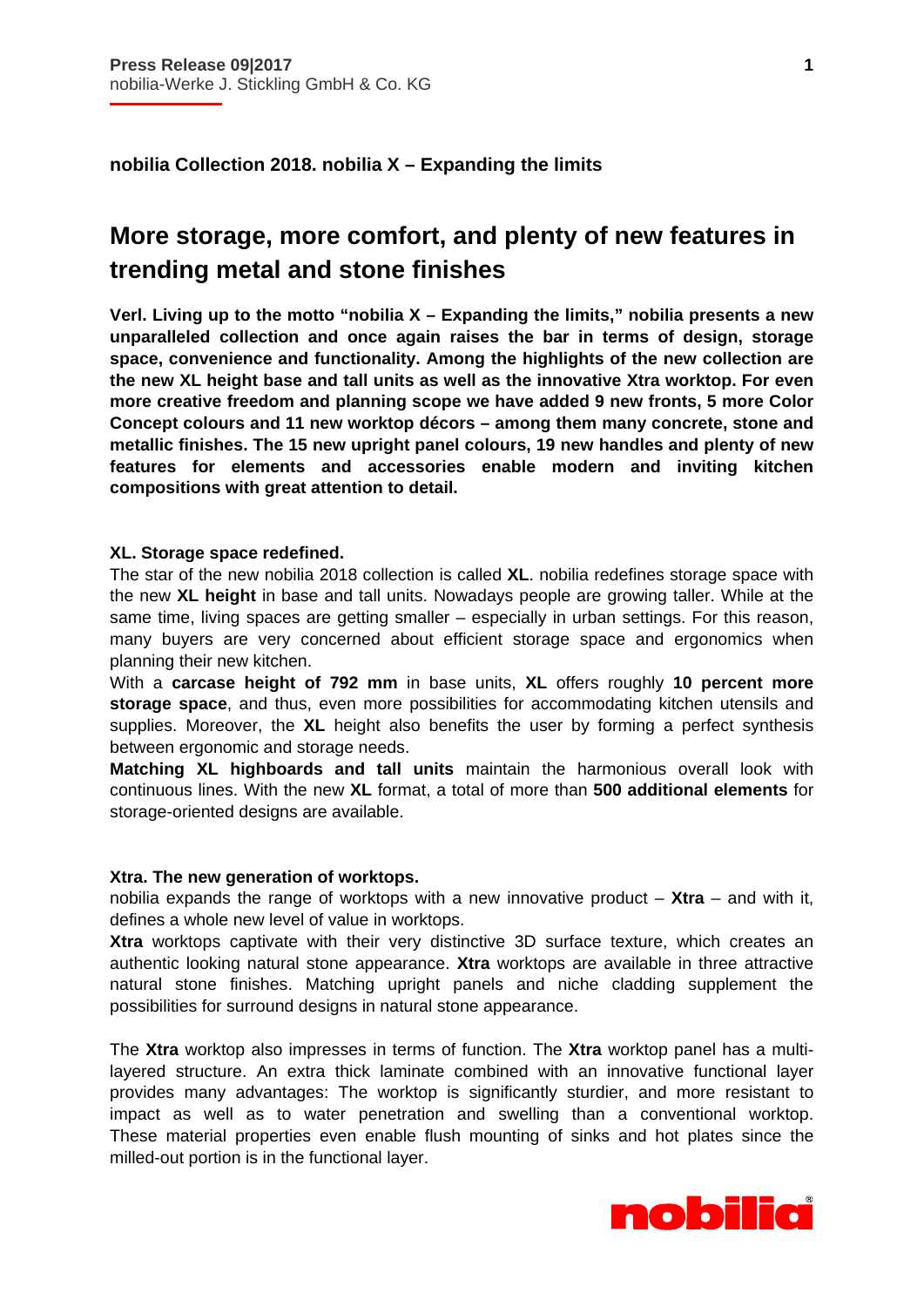# **New fronts and colours**

i

With 9 new fronts, 5 Color Concept colours and 11 new worktop décors nobilia opens up even more possibilities for trendy, design-oriented and elegant kitchen creations – from inviting to practical, from urban chic to classic and from entry price level to the high-end segment.

Cool concrete and ceramic décors as well as glamorous metal-look finishes continue to lead the trends and are thus well-represented throughout our new collection.

In the entry price level, **Speed** in **Ceramic grey reproduction** supplements this material trend with an appropriate décor in price group 1. Matching worktops, upright panels and plinth panels allow for a homogeneous design of the entire surround.

**Concrete Slate Grey reproduction** was added to the Color Concept already last year. Due to popular customer demand, this décor is now also a front décor in the **Riva** series and thus available for planning entire kitchens in price group 2.

**StoneArt** is a new range in laminate design that embodies the trend toward large-sized stone finishes. Thanks to its special three-dimensional surface, **StoneArt** turns the décor **Grey slate reproduction** into a front with exceptional aesthetics. The trend toward rustic – yet refined – surfaces gets a contemporary update in the large format dark stone décor dappled with a lighter colour. Upright panels and worktops in the new design **Xtra** are available to match **StoneArt**. This allows for a harmonious and consistent presentation of the new natural stone aesthetic.

Moreover, **Color Concept** is ideal for combining with metal and stone look finishes. Three new colours provide creative leeway here: The used look of **Rusty Plates** infuses this kitchen with rugged charm, the stone décor **Caledonia** brings exciting accents in shades of grey and **Oriental** adds an elegant glamour factor with its nuances of bronze and gold.

In addition to these variants, there are also two new wood décors to supplement the Color Concept: **Havellend oak reproduction** lends kitchens a warm and cosy ambience, while the décor **Timber oak reproduction** stands for striking wood accents that embody comfortable conviviality.

If you would like to take the professional look of your kitchen to the next level, then our new **Metal Concept** décors are right for you. The **décor Scratched steel reproduction** contributes the stainless steel component to the character-defining look. The used look character of the finish is intentional and brings a hint of workshop chic and industrial charm in the kitchen.

The décor is extremely versatile, as wall unit fronts, upright panels, niche cladding or as panels, and it combines beautifully with all solid colours, stone and concrete décors, even with wood décors.

Lacquer fronts continue to be a bestseller. Fronts with matt finishes are especially popular and nobilia adds four new ones to this segment.

**Fashion** is also available in the top-selling colours **White** and **Ivory**. The colours **Ivory** and **Black** enhance the **Sylt** range of framed fronts in matt lacquer. The Black front design is aimed particularly at a young, design-savvy target group that favours a contemporary and unexpectedly new cottage style look.

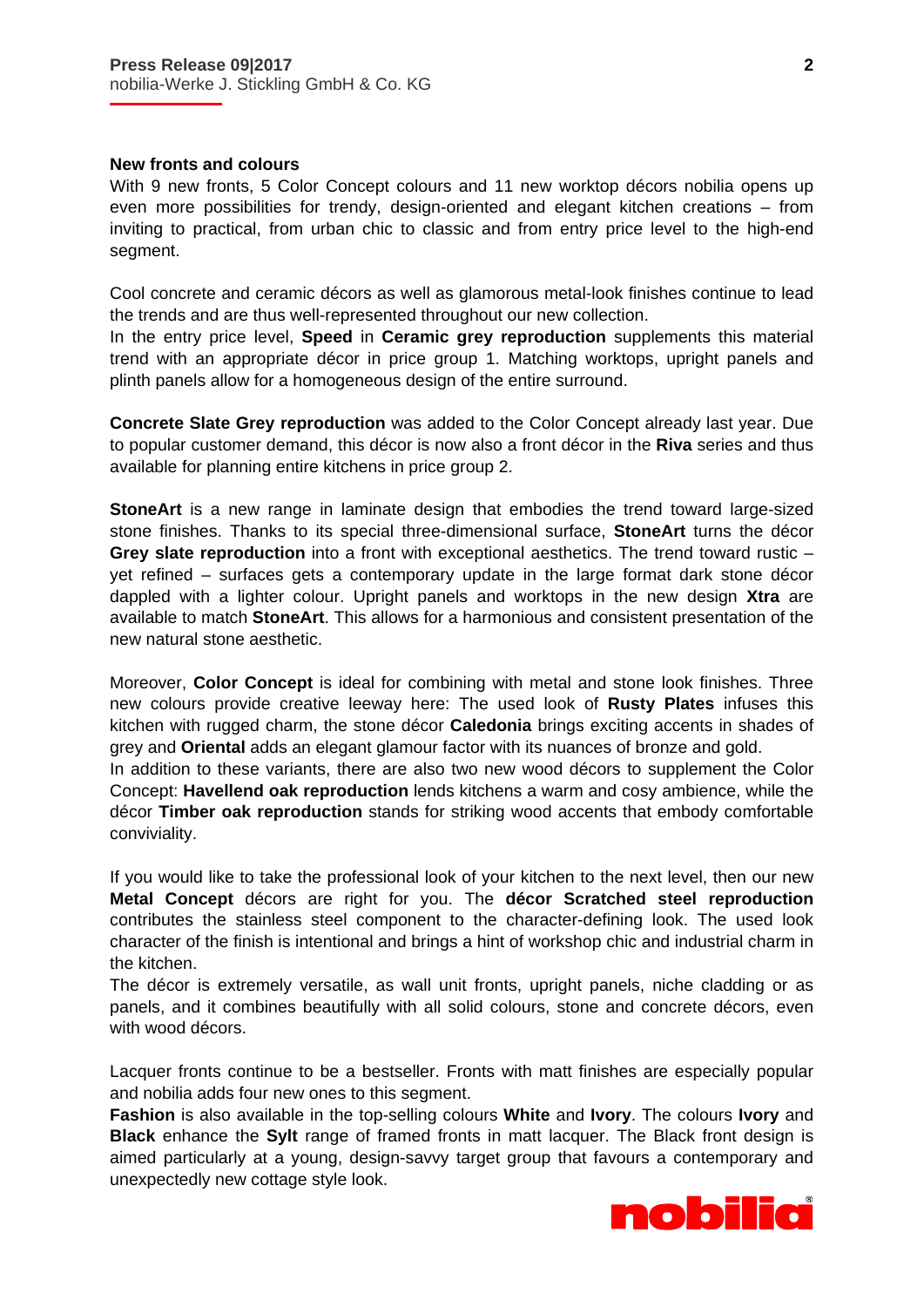Additionally, **Sylt** gets its own new **pilaster surround** in all three front colours. There is also an addition to the framed front **York**. The genuine wood range from price group 9 was expanded with the colour **Ivory**.

#### **The surround**

i

With 11 new worktop décors it is even easier to incorporate all the current trends. The offerings include the 3 Xtra décors and the 5 new Color Concept décors. Add to this reproductions in Ceramic grey, Limestone and Oiled oak. Moreover, nobilia also presents 15 new upright panel colours, 2 new upright systems and 19 new handles. And 7 new niche claddings with trend motifs such as brickwork or metal-look finishes are ideal ingredients for furnishings with loft appeal.

## **Liveable designs**

Kitchens are becoming more liveable  $-$  akin to the rest of the home  $-$  and the boundaries between cooking, dining, and living areas more fluid. This development is reflected in the new nobilia collection in the form of manifold homely design elements. Inviting and playfully lighthearted designs are easy to create, for instance, with the new **wall unit system with sliding doors**. It can be freely designed and enables a multiplicity of custom solutions.

The new **Panorama top sections** for sideboard designs – they come standard with lighting – also offer fascinating possibilities. With their glass top section, the elegant glass cabinets are the perfect place to highlight your favourite beautiful objects. The new base units with **tablar pull-outs** for base and hot plate units bring effortlessness to kitchen design and enable quick access to cooking utensils. With panels in contrasting colours they are also real eyecatchers. And there is room for the home bar – which is making a comeback – in the new **bar flap wall units**.

More transparency and airiness can be achieved with the new glass design front **Frame** and the new matt glass colours for **Gap**. Modern kitchen architecture also benefits from the new **wall units with flap** and the newly designed **roll-up front units**. In addition, integrated **LED lighted designs for upright panels** provide effective ambient lighting. The storage space in base and tall units is made even more practical with the new **door shelves**.

The range also includes the coordinating electric appliances and sinks for **flush mounting** in the new **Xtra** worktops. Together with our factory-milled cut-outs for flush mounting, retailers benefit from yet another complete solution from a single source. With this, nobilia again expands its competitive ability as a full-service provider.

The nobilia 2018 Collection is available as of October 01, 2017. XL height kitchens are available as of January 01, 2018.